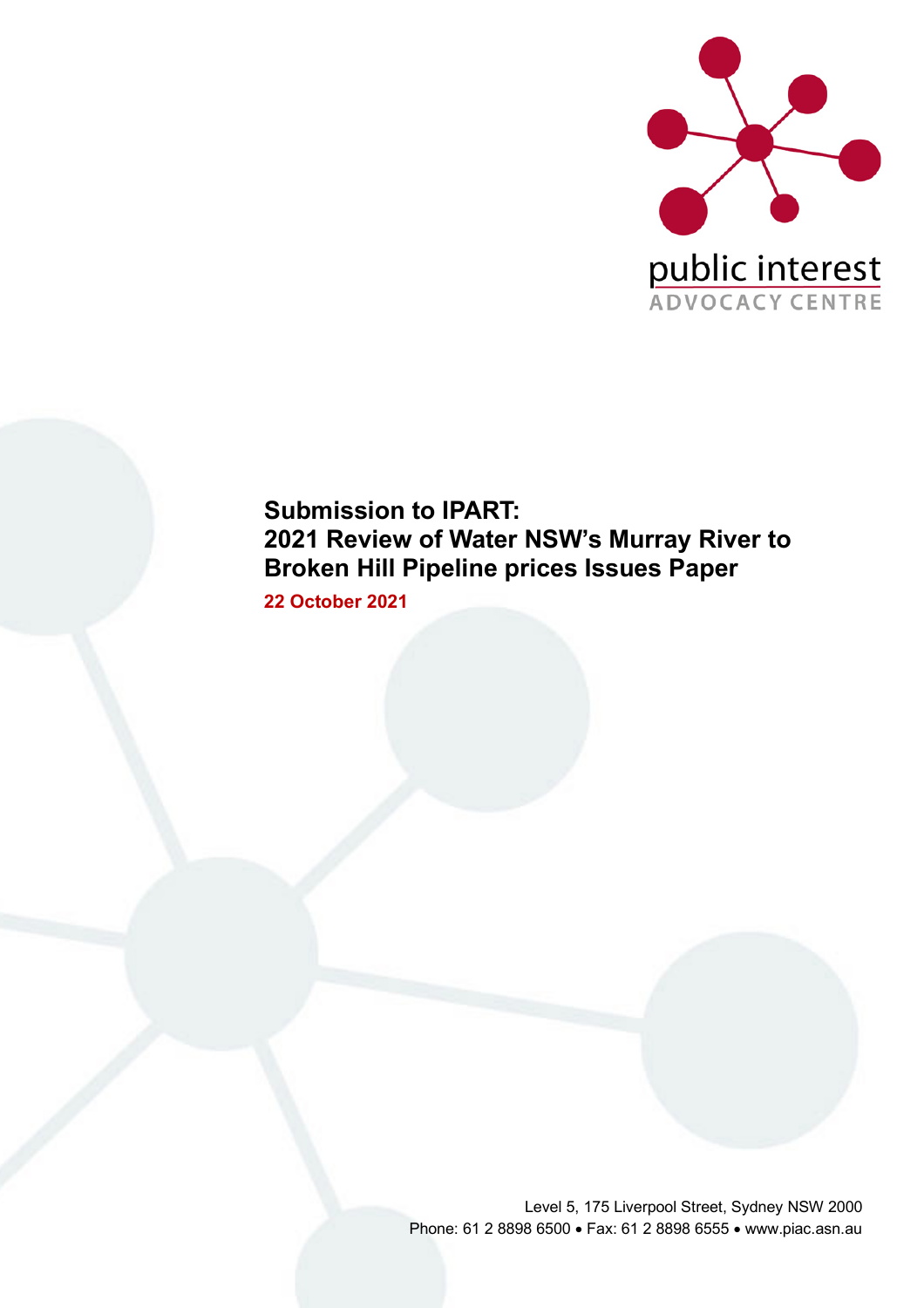### **About the Public Interest Advocacy Centre**

The Public Interest Advocacy Centre (PIAC) is leading social justice law and policy centre. Established in 1982, we are an independent, non-profit organisation that works with people and communities who are marginalised and facing disadvantage.

PIAC builds a fairer, stronger society by helping to change laws, policies and practices that cause injustice and inequality. Our work combines:

- legal advice and representation, specialising in test cases and strategic casework;
- research, analysis and policy development; and
- advocacy for systems change and public interest outcomes.

### **Energy and Water Consumers' Advocacy Program**

The Energy and Water Consumers' Advocacy Program (EWCAP) represents the interests of lowincome and other residential consumers of electricity, gas and water in New South Wales. The program develops policy and advocates in the interests of low-income and other residential consumers in the NSW energy and water markets. PIAC receives input from a community-based reference group whose members include:

- NSW Council of Social Service:
- Combined Pensioners and Superannuants Association of NSW;
- Ethnic Communities Council NSW;
- Salvation Army;
- Physical Disability Council NSW;
- Anglicare;
- Good Shepherd Microfinance;
- Financial Rights Legal Centre;
- Affiliated Residential Park Residents Association NSW;
- Tenants Union;
- The Sydney Alliance; and
- Mission Australia.

#### **Contact**

Thea Bray Public Interest Advocacy Centre Level 5, 175 Liverpool St Sydney NSW 2000

#### T: 02 8898 6500

Website: www.piac.asn.au



Public Interest Advocacy Centre



**@PIACnews** 

The Public Interest Advocacy Centre office is located on the land of the Gadigal of the Eora Nation.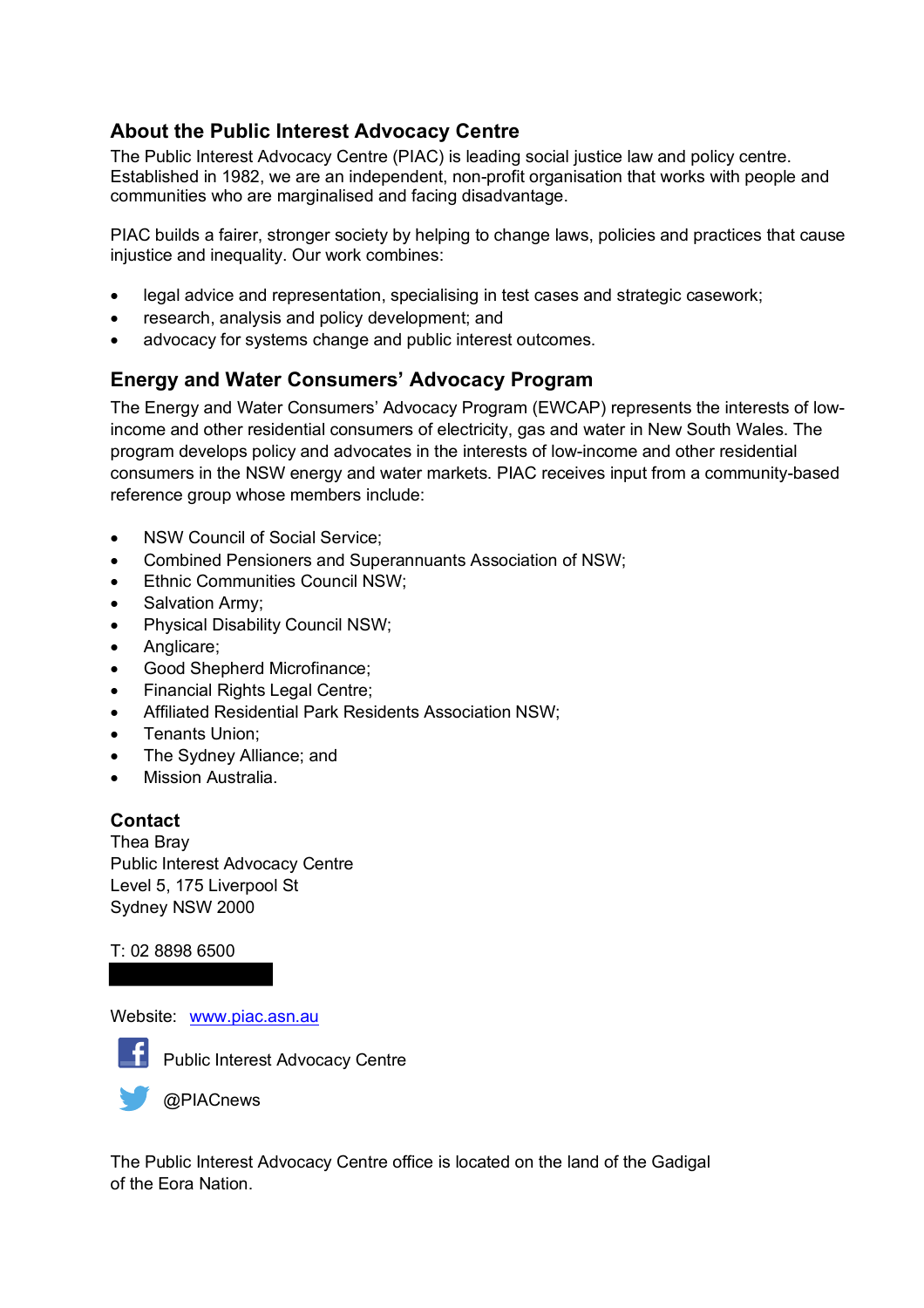# **Contents**

| Question 1: What are your views on the proposed prices for Essential Water?1<br>Question 2: What are your views on the proposed prices for offtake customers?2<br>Question 3: Should new offtake customers pay the same prices as existing customers?<br>Or should they also have the option to pay the capital cost of their off takup- |  |
|------------------------------------------------------------------------------------------------------------------------------------------------------------------------------------------------------------------------------------------------------------------------------------------------------------------------------------------|--|
|                                                                                                                                                                                                                                                                                                                                          |  |
| Question 4: Should shutdown, standby or restart charges remain unregulated?2<br>Question 5: What affects how much water is transported from the Murray River to<br>Broken Hill to meet the water needs of Essential Water and offtake<br>customers? Why might these customers be transporting water from the                             |  |
| Question 6: What are the barriers or opportunities to transport more water from the<br>Murray River using the Pipeline new customers in the Broken Hill region? .3                                                                                                                                                                       |  |
| Question 8: Do Water NSW's cost pass-through events place too much risk on                                                                                                                                                                                                                                                               |  |
|                                                                                                                                                                                                                                                                                                                                          |  |
|                                                                                                                                                                                                                                                                                                                                          |  |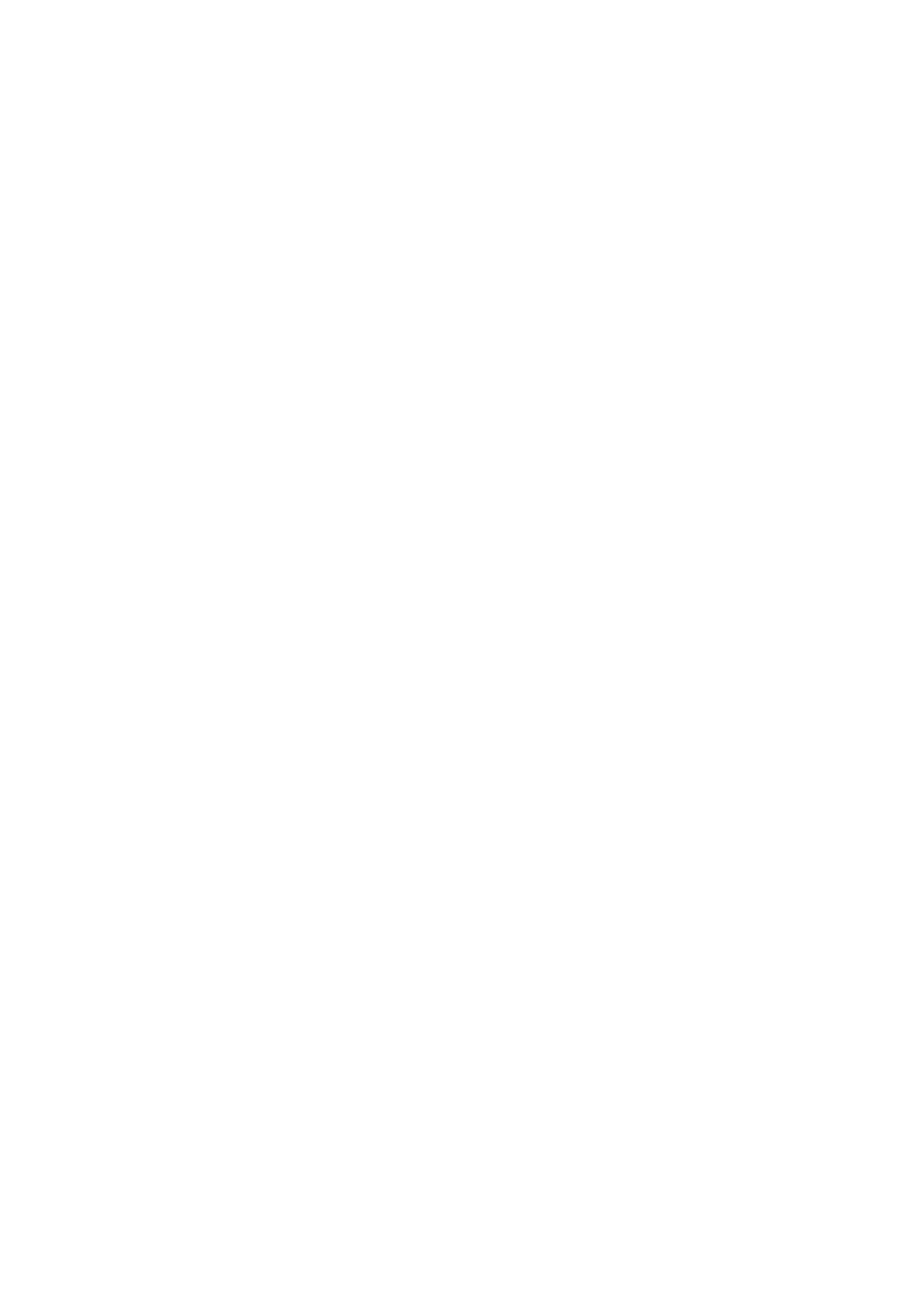## **1. Introduction**

The Public Interest Advocacy Centre (PIAC) welcomes the opportunity to respond to the Independent Pricing and Regulatory Tribunal's (IPART) 2021 Review of WaterNSW's Murray River to Broken Hill Pipeline prices Issues Paper.

PIAC does not see evidence of long-term planning in WaterNSW's proposal. The implications of connection and pricing policies, and the risks to availability of the water sources the pipeline draws, have not been adequately considered.

For instance, additional usage by existing consumers, or the addition of further offtake consumers, may only marginally increase the energy related to pumping. It would, however, impact on the availability of water, not only to Essential Water and other existing offtake customers, but to the Murray River. PIAC is concerned the proposed pricing structure does not recognise that the water resource itself is limited (by the cost of the energy required to pump it and limitations of the rivers' declining flows) and particularly, in light of the projected impacts of climate change, insecure.

PIAC recommends IPART considers how the limitations of water resources in the Murray-Darling system can be incorporated into the pricing structure and addressed appropriately. For instance, considering if facilitating greater usage in an increasingly arid area, together with the resulting increased losses, is an efficient use of Murray River resource. In any case this determination, and the related Essential determination, should not increase risks to long term sustainability of resources.

## **2. Response to Issues Paper questions**

### **Question 1: What are your views on the proposed prices for Essential Water?**

PIAC has concerns regarding whether the propsed prices for Essential are appropriate and in line with water policy and planning principles and priorities. Given the socio-economic disadvantage of the residents of Broken Hill and surrounding areas it is important that Essential can deliver affordable water services to these communities. In this context, PIAC supports the subsidy in place for those users.

It is crucial that the subsidy of Essential Waters use in these communities is targeted and transparent. Key to this are ensuring that Essential's usage of water resources (including the pipeline) is efficient and sustainable in the long term and the costs of Essentials' usage are reflected in the prices it pays. PIAC is concerned the proposed pricing does not take into account the availability of the water itself. The prices Essential and other users pay should not only seek to recover the cost of the infrastructure, but support the sustainable usage of water it draws from the Murray River. As a high security water use, the essential water needs of the community take priority over other uses. This priority must come with an obligation for Essential to ensure that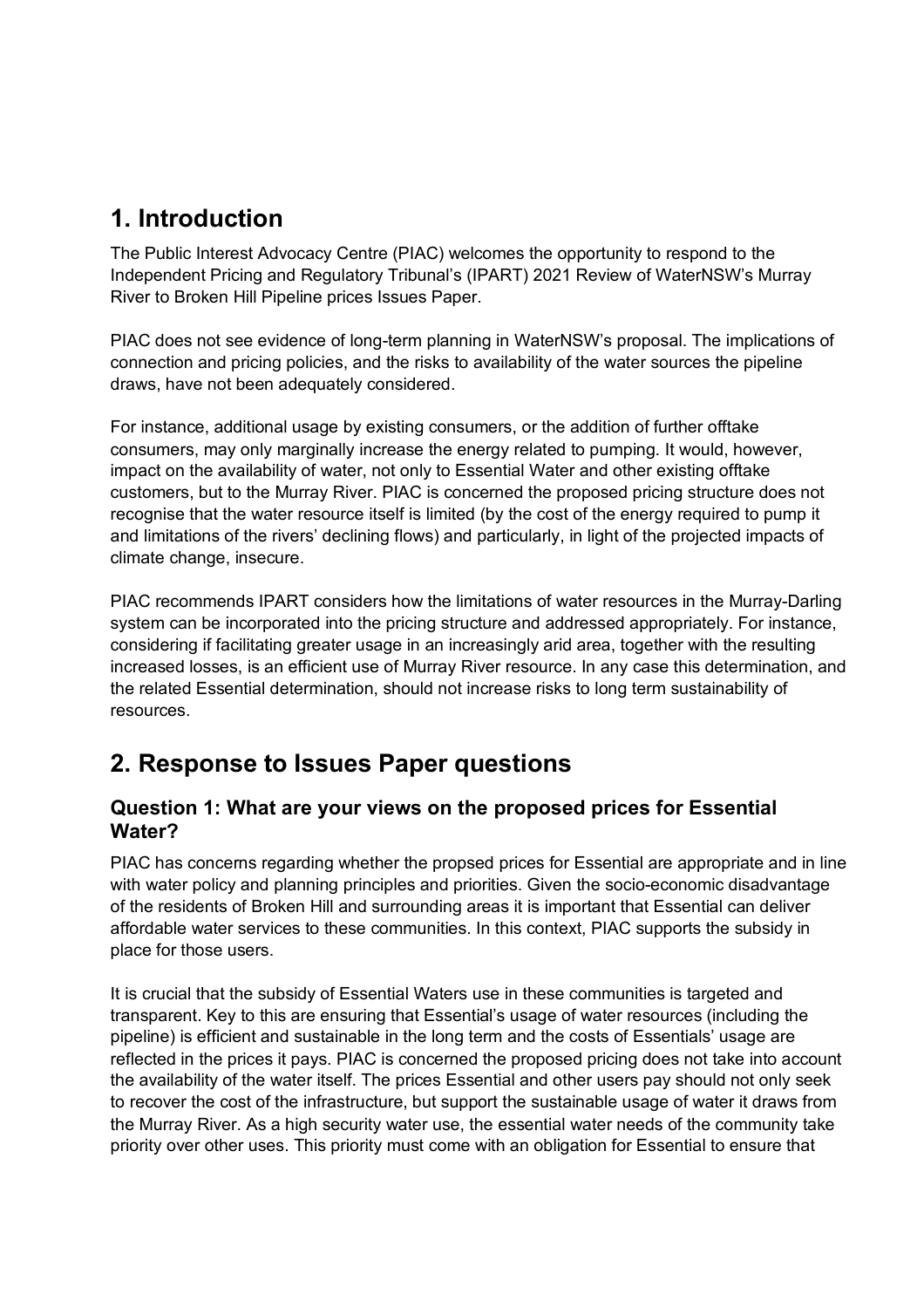usage is as efficient and sustainable as possible. PIAC is concerned the proposed prices do not provide Essential and other large users with sufficient incentive for sustainability and efficiency.

#### **Question 2: What are your views on the proposed prices for offtake customers?**

The proposed prices for offtake customers are appropriate and suggest that the prices proposed for Essential may not be. Proposed price increases for offtake consumers appear to be cost reflective and higher than the price being charged to Essential Water, reflecting the additional fixed costs for providing water to offtake consumers.

The proposed increase for offtake customers is very small and as businesses these customers have greater scope to either absorb these increases or mitigate their usage to manage them. The residential and small business consumers in Broken Hill and surrounding areas should not be cross subsidising water prices for offtake or other large consumers.

The prices for Essential and other offtake customers should be fully cost reflective to provide a clear incentive for conservation and efficient usage. Should any subsidy be deemed necessary, it should be applied transparently at the level of individual use in line with community expectations. PIAC has provided more detail on the structure of subsidy in response to the Essentail Water Issues Paper.

### **Question 3: Should new offtake customers pay the same prices as existing customers? Or should they also have the option to pay the capital cost of their off take up-front and then only pay the usage charge?**

The prices for new offtake customers should reflect the full cost of new connections and new usage that may increase the sustainability risk to the community and existing customers. PIAC notes that existing offtake customers were provided with reasonable arrangements to ensure they were not unduly disadvantaged by the construction of the new pipeline. New offtake customers should not pay prices that may unduly incentivise new connetions that are not in the long term interests of sustainable access to water for the community in an around Broken Hill.

Upfront payment of capital costs for new connection should be allowed, provided it is fully cost reflective. The process to charge this amount upfront must be transparent and ensure there is no difference between future maintenance costs of the pipeline paid by these consumers compared to existing consumers.

### **Question 4: Should shutdown, standby or restart charges remain unregulated?**

If this unregulated arrangement between WaterNSW and Essential Water minimises costs for consumers, then it is not of concern. However, to ensure integrity, it must be transparent how these arrangements are determined and what the terms and conditions are.

### **Question 5: What affects how much water is transported from the Murray River to Broken Hill to meet the water needs of Essential Water and offtake**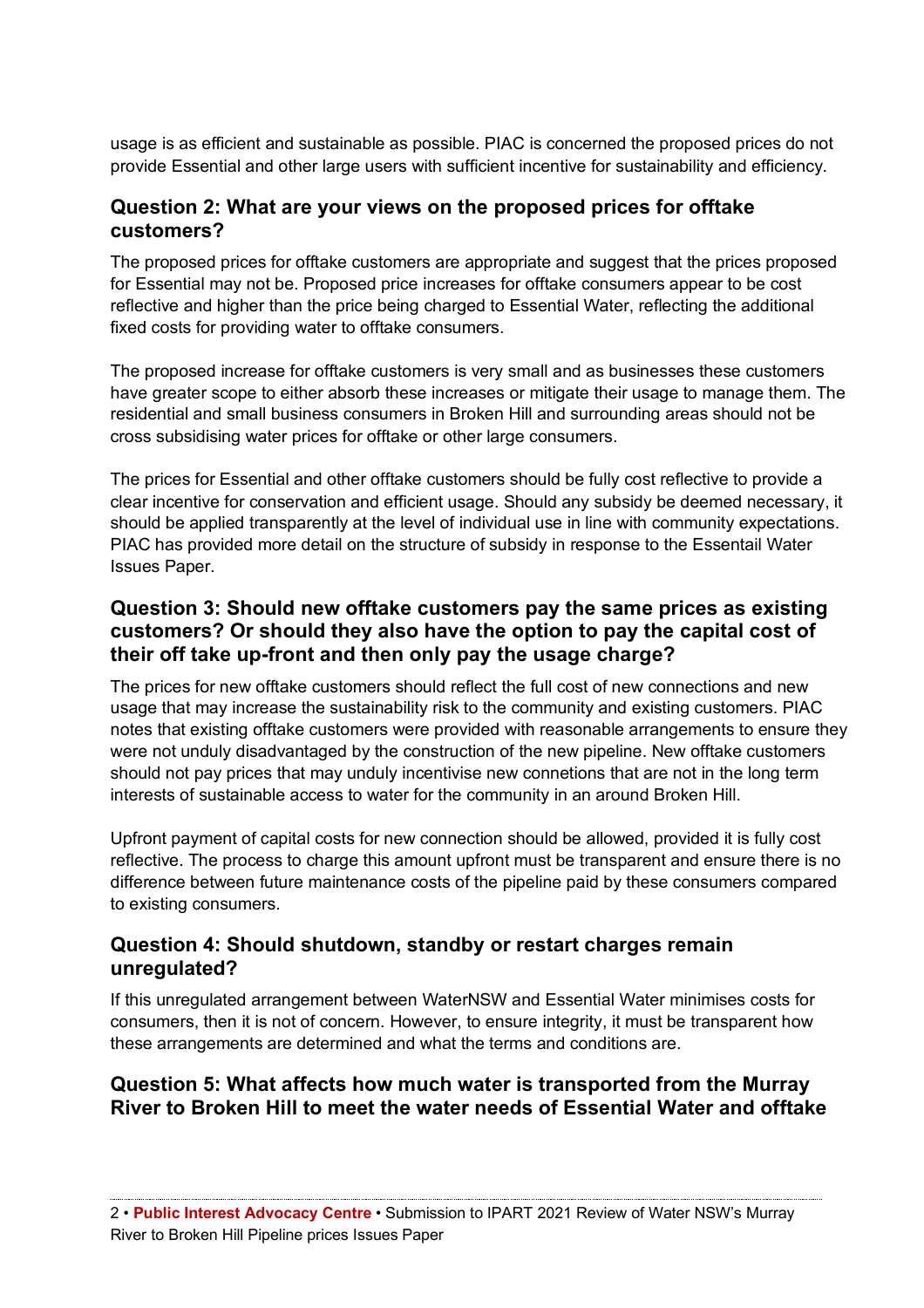#### **customers? Why might these customers be transporting water from the Murray River less or more water?**

The pipeline should be an additional resource to increase the quality of resources available to Broken Hill and the surrounding communities, and ensure their access to water is resilient into the future.

Water quality levels related to rainfall are likely to impact how much water is drawn from Essential Water's sources rather than from the pipeline. PIAC notes that in IPART's 2021 Review of Essential Energy's water and wastewater prices for Broken Hill Issues Paper that Essential Water expects households in Broken Hill to use 17kL a year less in 2022-23 to 2026-27 than they expected they would use in 2019-2021 to 2021-2022.<sup>1</sup>

PIAC considers it important to assess whether the pipeline has been preferenced for any other reason. In particular, PIAC would be concerned if there was greater utilisation of the pipeline due to desire to recover costs from its construction, or because its use is subsidised.

#### **Question 6: What are the barriers or opportunities to transport more water from the Murray River using the Pipeline to new customers in the Broken Hill region?**

It would be reckless to actively pursue greater utilisation beyond existing uses and customers, where this would likely increase the risks for sustainable existing user access.

PIAC does not regard increased usage of the pipeline as a benefit or opportunity to be encouraged. The NSW Water Strategy, in line with updated reviews of the Murray Darling Basin and National Water Reform, has identified declining reliability of water resources across the State, particularly in the Murray River.

An economic assessment of the pipeline may indicate that it is not operating at optimum utilisation to return the investment in the infrastructure, and recommend investigating opportunities to increase usage. This narrow criteria is unsustainable and does not consider the nature of the water resources. It is doubtful that existing use can be reliably maintained in the face of declining yields and the impacts of a changing climate.

### **Question 7: Should we set Water NSW's prices for 5 years?**

PIAC considers a three year price setting period appropriate for the Murray-Darling Pipeline at this time.

The NSW Government is currently finalising and implementing strategic state and regional water planning, which will have wide-ranging implications for the way that businesses operate, along with principles and objectives that must be considered to ensure sustainable and resilient water resources. The role of the Broken Hill pipeline and how it should be operated will be impacted by this process.

Page 10.

**Public Interest Advocacy Centre** • Submission to IPART 2021 Review of Water NSW's Murray River to Broken Hill Pipeline prices Issues Paper • 3